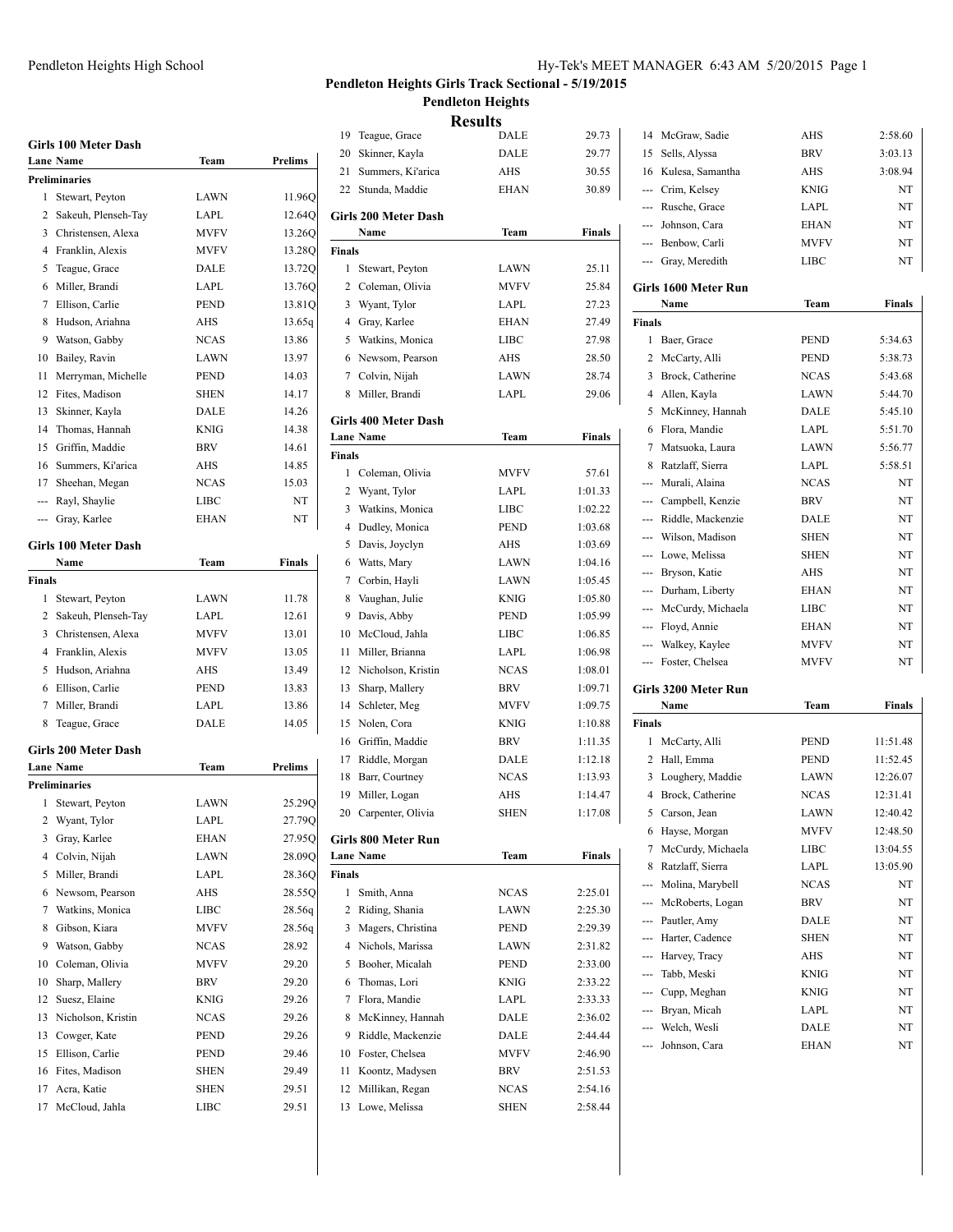### Pendleton Heights High School Hy-Tek's MEET MANAGER 6:43 AM 5/20/2015 Page 2

#### **Pendleton Heights Girls Track Sectional - 5/19/2015 Pendleton Heights**

**Results**

|               | <b>Girls 100 Meter Hurdles</b> |              |                | 19<br>Leist      |
|---------------|--------------------------------|--------------|----------------|------------------|
|               | <b>Lane Name</b>               | Team         | Prelims        | 20<br>Gard       |
|               | <b>Preliminaries</b>           |              |                | Girls 4x1        |
| 1             | Sakeuh, Plenseh-Tay            | LAPL         | 15.14Q         | <b>Lane Tean</b> |
|               | 2 George, Jalacia              | <b>LAWN</b>  | 15.66Q         | Finals           |
|               | 3 Crabtree, Hope               | <b>BRV</b>   | 17.09Q         | 1<br>Lawr        |
|               | 4 Sander, Emily                | KNIG         | 17.28Q         | Ba               |
| 5             | Rudy, Macee                    | <b>SHEN</b>  | 17.33Q         | Вy               |
| 6             | Benbow, Aubri                  | <b>MVFV</b>  | 17.46Q         | 2 Mt. V          |
| 7             | Spaulding, Hope                | <b>EHAN</b>  | 17.33q         | <b>Be</b>        |
| 8             | Broyles, Macy                  | <b>NCAS</b>  | 17.47q         | Da               |
| 9             | Hendershot, Paige              | LAPL         | 17.66          | 3<br>Lape        |
| 10            | Roy, Shaelee                   | PEND         | 17.76          | Ad               |
| 11            | Davis, Hannah                  | <b>MVFV</b>  | 18.14          | Mi               |
| 12            | Sander, Allison                | KNIG         | 18.53          | 4<br>Easte       |
| 13            | Drinkut, Emma                  | PEND         | 18.63          | All              |
| 14            | Howard, Keanna                 | LAWN         | 19.59          | Le               |
| 15            | Leisure, Lexi                  | DALE         | 19.82          | 5<br>Ande        |
| 16            | Ooten, Kaitlyn                 | <b>BRV</b>   | 20.16          | Da               |
| 17            | Hobbs, Marlee                  | DALE         | 20.94          | Mε               |
| 18            | Shelton, Nakayla               | EHAN         | 21.77          | 6<br>Pend        |
| $\cdots$      | Sutton, Deondra                | AHS          | DQ             | Вy               |
|               |                                |              |                | Du               |
|               | <b>Girls 100 Meter Hurdles</b> |              |                | Dale<br>7        |
|               | Name                           | Team         | <b>Finals</b>  | Ho               |
| Finals        |                                |              |                | Le               |
| 1             | Sakeuh, Plenseh-Tay            | LAPL         | 14.89          | 8<br>Knig        |
|               | 2 George, Jalacia              | <b>LAWN</b>  | 15.71          | Sai              |
|               | 3 Crabtree, Hope               | <b>BRV</b>   | 16.54          | Su               |
|               | 4 Spaulding, Hope              | EHAN         | 16.79          | 9<br>New         |
|               | 5 Rudy, Macee                  | <b>SHEN</b>  | 16.91          | Ba               |
| 6             | Broyles, Macy                  | NCAS         | 17.25          | Gr               |
|               | 7 Benbow, Aubri                | MVFV         | 17.47          | Shen             |
|               | 8 Sander, Emily                | <b>KNIG</b>  | 17.88          | Ac               |
|               | <b>Girls 300 Meter Hurdles</b> |              |                | Fit              |
|               | <b>Lane Name</b>               | Team         | Finals         | Blue             |
| <b>Finals</b> |                                |              |                | Cr               |
| 1             | Sakeuh, Plenseh-Tay            | LAPL         | 44.69          | Fel              |
|               | 2 Benbow, Aubri                | <b>MVFV</b>  | 47.77          |                  |
|               | 3 George, Jalacia              | LAWN         | 48.37          | Girls 4x4        |
| 4             | Spaulding, Hope                | EHAN         | 48.48          | <b>Lane Tean</b> |
| 5             | Voegele, Samantha              | LAPL         | 49.59          | Finals           |
| 6             | Broyles, Macy                  | <b>NCAS</b>  | 50.64          | 1<br>Lawr        |
| 7             | Roy, Shaelee                   | PEND         | 51.65          | All              |
| 8             | Crabtree, Hope                 | <b>BRV</b>   | 51.99          | Ge               |
| 9             | Davis, Hannah                  | MVFV         | 52.58          | 2<br>Lape        |
| 10            | Baker, Tatiana                 | LAWN         | 54.00          | Ad               |
| 11            | Welch, Amaani                  | AHS          | 54.64          | Gil              |
| 12            | Quillin, Alex                  | <b>EHAN</b>  | 55.26          | 3<br>New         |
| 13            | Muncy, Grace                   | <b>KNIG</b>  | 55.39          | Ba               |
| 14            | Mills, Shelby                  | <b>NCAS</b>  |                | Gr               |
| 15            | Dudley, Sarah                  |              | 56.07          | 4<br>Pend        |
|               |                                | PEND         | 56.25          | Bo               |
| 16            | Decker, Mackenzie              | SHEN         | 56.80          | Da               |
| 17<br>18      | Hobbs, Marlee<br>Weddle, Kayla | DALE<br>KNIG | 58.33<br>59.74 |                  |
|               |                                |              |                |                  |

|        |                          | results             |         |        |
|--------|--------------------------|---------------------|---------|--------|
| 19     | Leisure, Lexi            | DALE                | 1:00.67 | 5      |
|        | 20 Gard, Sierra          | BRV                 | 1:04.12 |        |
|        | Girls 4x100 Meter Relay  |                     |         | 6      |
|        | <b>Lane Team</b>         | Relay               | Finals  |        |
| Finals |                          |                     |         |        |
| 1      | Lawrence North           | A                   | 50.38   | 7      |
|        | Bailey, Ravin            | Brown, Breanna      |         |        |
|        | Byrd, Geneva             | Colvin, Nijah       |         |        |
| 2      | Mt. Vernon               | A                   | 51.16   | 8      |
|        | Benbow, Aubri            | Christensen, Alexa  |         |        |
|        | Davis, Hannah            | Franklin, Alexis    |         |        |
| 3      | Lapel                    | A                   | 52.00   | 9      |
|        | Addington, Tera          | Miller, Brianna     |         |        |
|        | Miller, Brandi           | Ratzlaff, Lilly     |         |        |
| 4      | Eastern Hancock          | A                   | 52.77   |        |
|        | Allen, Bailey            | Gray, Karlee        |         |        |
|        | Lee, Maddie              | Mourey, Shelby      |         |        |
| 5      | Anderson                 | A                   | 53.01   |        |
|        | Davis, Joyclyn           | Hudson, Ariahna     |         |        |
|        | Martin, Katelyn          | Newsom, Pearson     |         |        |
| 6      | Pendleton Heights        | A                   | 55.62   |        |
|        | Byars, Devyn             | Drinkut, Emma       |         | Girls  |
|        | Dudley, Sarah            | Ellison, Carlie     |         |        |
| 7      | Daleville                | A                   | 56.70   | Finals |
|        | Hobbs, Marlee            | Hochstetler, Hannah |         | 1      |
|        | Leisure, Lexi            | Riddle, Morgan      |         |        |
| 8      | Knightstown              | A                   | 57.07   |        |
|        | Sander, Allison          | Sander, Emily       |         | 2      |
|        | Suesz, Elaine            | Thomas, Hannah      |         |        |
| 9      | New Castle               | A                   | 59.96   |        |
|        | Barr, Courtney           | Dubinger, Meghan    |         | 3      |
|        | Graham, Olivia           | Gwin, Tiffany       |         |        |
|        | Shenandoah               | A                   | NT      |        |
|        | Acra, Katie              | Decker, Mackenzie   |         | 4      |
|        | Fites, Madison           | Rudy, Macee         |         |        |
|        | <b>Blue River Valley</b> | А                   | NT      |        |
|        | Crabtree, Hope           | DeWeese, Ronika     |         | 5      |
|        | Felix, Audrey            | Griffin, Maddie     |         |        |
|        | Girls 4x400 Meter Relay  |                     |         | 6      |
|        | <b>Lane Team</b>         | Relay               | Finals  |        |
| Finals |                          |                     |         |        |
| 1      | Lawrence North           | A                   | 4:17.03 | 7      |
|        | Allen, Kayla             | Corbin, Hayli       |         |        |
|        | George, Jalacia          | Nichols, Marissa    |         |        |
| 2      | Lapel                    | A                   | 4:17.08 | 8      |
|        | Addington, Tera          | Flora, Mandie       |         |        |
|        | Gill, Riley              | Miller, Brianna     |         |        |
| 3      | New Castle               | A                   | 4:27.53 | 9      |
|        | Barr, Courtney           | Broyles, Macy       |         |        |
|        | Graham, Olivia           | Malott, Olivia      |         |        |
| 4      | Pendleton Heights        | A                   | 4:30.48 | 10     |
|        | Booher, Micalah          | Cowger, Kate        |         |        |
|        | Davis, Abby              | Dudley, Monica      |         |        |

| 5    | Mt. Vernon                             | A<br>4:30.75                       |
|------|----------------------------------------|------------------------------------|
|      | Ballard, Savannah                      | Benbow, Aubri                      |
|      | Christensen, Alexa                     | Franklin, Alexis                   |
| 6    | Knightstown                            | A<br>4:37.10                       |
|      | Crim, Kelsey                           | Moore, Annie                       |
|      | Nolen, Cora                            | Sander, Allison                    |
| 7    | <b>Blue River Valley</b>               | 4:53.34<br>A                       |
|      | Crabtree, Hope                         | DeWeese, Ronika                    |
|      | Griffin, Maddie                        | Koontz, Madysen                    |
| 8    | Daleville                              | 4:58.36<br>А                       |
|      | Hochstetler, Hannah                    | McKinney, Hannah                   |
|      | Riddle, Mackenzie                      | Riddle, Morgan                     |
| 9    | Shenandoah                             | A<br>5:09.57                       |
|      | Acra, Katie                            | Carpenter, Olivia                  |
|      | Decker, Mackenzie                      | Lowe, Melissa                      |
| ---  | Eastern Hancock                        | DQ<br>А                            |
|      | Gray, Karlee                           | Hancock, Cassey                    |
|      | Lee, Maddie                            | Mourey, Shelby                     |
| ---  | Anderson                               | А                                  |
|      |                                        | DQ                                 |
|      | Bryson, Katie                          | Davis, Joyclyn                     |
|      | Gaytan, Bianca                         | Hudson, Ariahna                    |
|      | irls 4x800 Meter Relay                 |                                    |
|      | Team                                   | <b>Finals</b><br>Relay             |
| nals |                                        |                                    |
|      | 1 Lawrence North                       | 9:58.77<br>A                       |
|      | Allen, Kayla                           | Carson, Jean                       |
|      | Loughery, Maddie                       | Matsuoka, Laura                    |
|      | 2 Pendleton Heights                    | 10:02.12<br>A                      |
|      | Baer, Grace                            | Booher, Micalah                    |
|      | Dudley, Monica                         | Magers, Christina                  |
| 3    | Lapel                                  | A<br>10:34.18                      |
|      | Bryan, Micah                           | Flora, Mandie                      |
|      | Gill, Riley                            | Hendershot, Paige                  |
| 4    | Knightstown                            | A<br>10:47.29                      |
|      | Crim, Kelsey                           | Moore, Annie                       |
|      | Nolen, Cora                            | Tabb, Meski                        |
| 5    | Daleville                              | 11:11.21<br>A                      |
|      | Hochstetler, Hannah                    | McKinney, Hannah                   |
|      | Riddle, Mackenzie                      | Riddle, Morgan                     |
| 6    | Mt. Vernon                             | 11:14.29<br>А                      |
|      | Benbow, Carli                          | Foster, Chelsea                    |
|      | Hayse, Morgan                          | Lyday, Erin                        |
| 7    | Eastern Hancock                        | A<br>11:21.40                      |
|      | Durham, Liberty                        | Floyd, Annie                       |
|      | Hancock, Cassey                        | Johnson, Cara                      |
| 8    | <b>Blue River Valley</b>               | A<br>11:35.64                      |
|      | Campbell, Kenzie                       | Felix, Audrey                      |
|      | Haas, Lauren                           | Koontz, Madysen                    |
|      |                                        |                                    |
| 9    | Anderson                               | A<br>11:38.16                      |
|      |                                        |                                    |
|      | Bryson, Katie                          | Gonzalez, Evelyn                   |
|      | Harvey, Tracy                          | Kulesa, Samantha                   |
| 10   | New Castle                             | A<br>11:38.38                      |
|      | Alspaugh, Samantha<br>Brock, Catherine | Barr, Courtney<br>Dubinger, Meghan |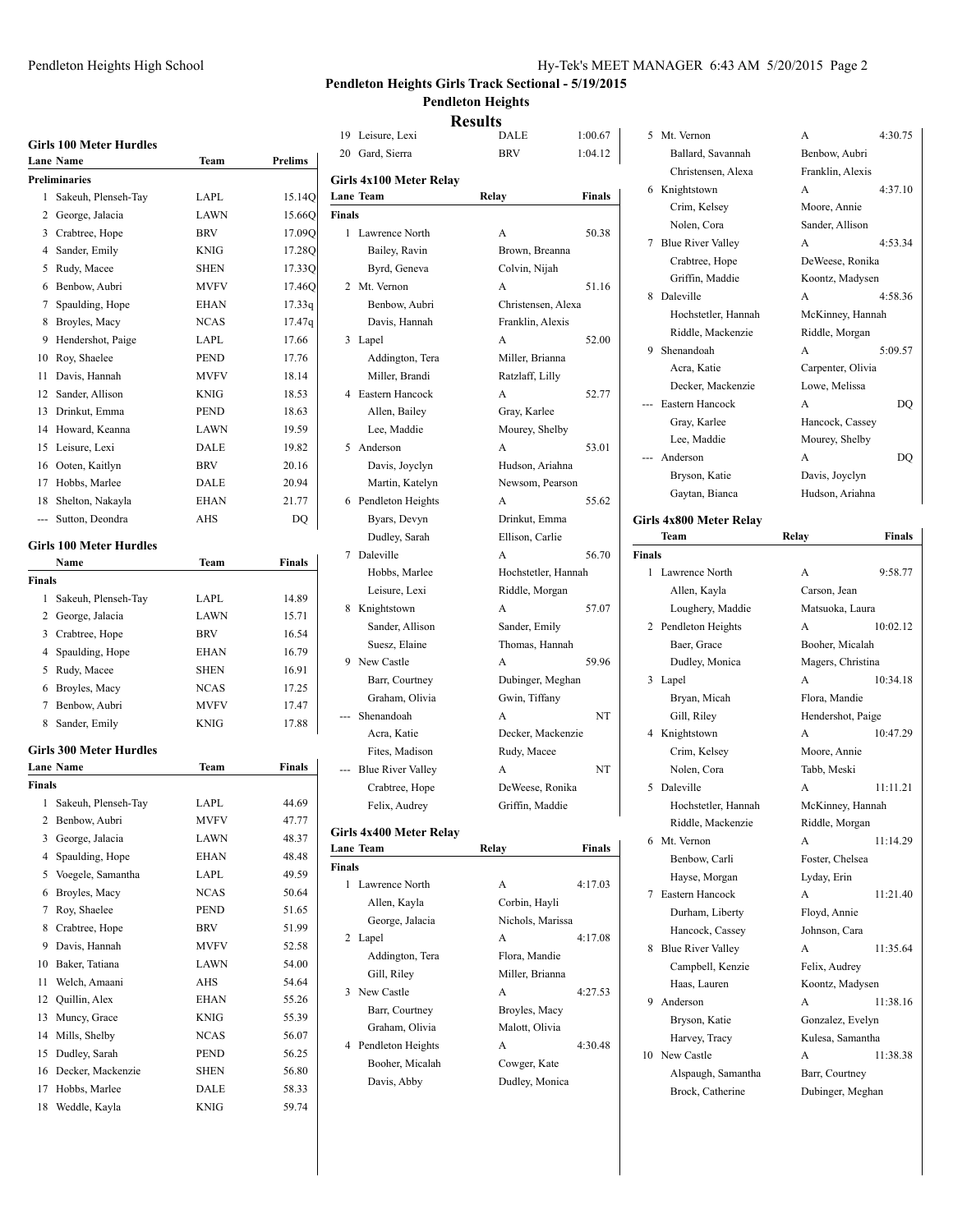#### **Pendleton Heights Girls Track Sectional - 5/19/2015 Pendleton Heights**

#### **Results**

**Girls Shot Put**

|               | <b>Girls High Jump</b>  |             |               |
|---------------|-------------------------|-------------|---------------|
|               | Name                    | Team        | Finals        |
| Finals        |                         |             |               |
| 1             | Mourey, Shelby          | EHAN        | 5-02.00       |
| 2             | Malott, Olivia          | <b>NCAS</b> | 5-00.00       |
| 3             | Sander, Allison         | <b>KNIG</b> | $4 - 10.00$   |
| 4             | Beaman, Tamia           | <b>LAWN</b> | 4-08.00       |
| 5             | Jones, Austin           | LAPL        | J4-08.00      |
| 6             | Koontz, Brenna          | <b>BRV</b>  | 4-06.00       |
| 6             | Moore, Annie            | <b>KNIG</b> | 4-06.00       |
| 6             | Davis, Joyclyn          | AHS         | 4-06.00       |
| 9             | Roy, Shaelee            | <b>PEND</b> | J4-06.00      |
| 9             | Kisinger, Lexie         | <b>PEND</b> | J4-06.00      |
|               | --- Decker, Mackenzie   | SHEN        | NH            |
|               | --- Acra, Katie         | <b>SHEN</b> | NH            |
|               | --- Hendershot, Paige   | LAPL        | NH            |
|               | --- Ballard, Savannah   | <b>MVFV</b> | NH            |
|               | --- Stigall, Allisha    | <b>BRV</b>  | NH            |
|               | --- Blankenship, Ryan   | <b>NCAS</b> | NH            |
|               | --- Nuckols, Bethany    | <b>MVFV</b> | NH            |
|               |                         |             |               |
|               | <b>Girls Pole Vault</b> |             |               |
|               | Name                    | Team        | <b>Finals</b> |
| <b>Finals</b> |                         |             |               |
| 1             | Ramseyer, Alli          | PEND        | 8-06.00       |
| 2             | Schleter, Meg           | <b>MVFV</b> | 8-00.00       |
| 3             | Rodriguez, Betsy        | PEND        | 7-00.00       |
| 3             | King, Maddy             | <b>MVFV</b> | 7-00.00       |
| 5             | Sherman, Emma           | <b>LAWN</b> | J7-00.00      |
|               | --- Childs, Marissa     | AHS         | NH            |
|               | --- Malott, Olivia      | <b>NCAS</b> | NH            |
|               | Girls Long Jump         |             |               |
|               | Lane Name               | Team        | <b>Finals</b> |
| Finals        |                         |             |               |
| 1             | Coleman, Olivia         | <b>MVFV</b> | 17-02.00      |
| 2             | Sakeuh, Plenseh-Tay     | LAPL        | 16-09.00      |
| 3             | Jones, Autumn           | LAWN        | 16-02.00      |
| 4             | Merryman, Michelle      | <b>PEND</b> | 15-07.50      |
| 5             | Hudgins, Akeyla         | <b>LAWN</b> | 15-04.50      |
| 6             | Broyles, Macy           | NCAS        | 15-02.50      |
| 7             | Sander, Emily           | KNIG        | 15-01.00      |
| 8             | Suesz, Elaine           | KNIG        | 14-07.00      |
| 9             | Martin, Katelyn         | AHS         | 14-06.50      |
| 10            | McCloud, Jahla          | LIBC        | 14-04.00      |
| 10            | Koontz, Brenna          | BRV         | 14-04.00      |
| 12            | Ratzlaff, Lilly         | LAPL        | 14-02.50      |
| 13            | Franklin, Alexis        | MVFV        | 14-02.00      |
| 14            | Rudy, Macee             | SHEN        | 13-10.50      |
| 15            | Hill, Paityn            | PEND        | 13-02.00      |
| 16            | Mills, Shelby           | NCAS        | 13-01.50      |
| 17            | Hobbs, Marlee           | DALE        | 13-01.00      |
| 18            | Owen, Skyler            | DALE        | 12-10.50      |
| 19            | Haas, Lauren            | BRV         | 12-08.00      |
| 19            | Fites, Madison          | SHEN        | 12-08.00      |
| 21            | Gray, Meredith          | LIBC        | 10-09.00      |
|               |                         |             |               |

|          | <b>Lane Name</b>                     | Team        | Finals         |
|----------|--------------------------------------|-------------|----------------|
| Finals   |                                      |             |                |
| 1        |                                      | EHAN        | 36-06.00       |
| 2        | Ruble, Kaycee                        |             |                |
|          | Dickerson, Jacie                     | AHS         | 33-09.75       |
|          | 3 Allen, Bailey                      | EHAN        | 32-08.25       |
|          | 4 Chambers, Riley                    | MVFV        | 32-03.50       |
| 5        | Jones, Austin                        | LAPL        | 31-10.50       |
|          | 6 Warner, Caroline                   | <b>NCAS</b> | 31-06.00       |
| 7        | Rudy, Macee                          | SHEN        | 31-03.50       |
|          | 8 Carter, Princess                   | LAWN        | 30-06.00       |
| 9.       | Blankenship, Ryan                    | <b>NCAS</b> | 30-04.50       |
| 10       | Tarlton, Rosie                       | LAPL        | 29-11.75       |
| 11       | Soares, Lauren                       | AHS         | 29-06.25       |
| 12       | Nuckols, Bethany                     | MVFV        | 29-04.75       |
| 13.      | Hammel, Sam                          | PEND        | 29-04.00       |
| 14       | Thomas, Hannah                       | KNIG        | 28-09.00       |
| 15       | Blackwell, Megan                     | PEND        | 28-03.75       |
|          | 16 Curtis, Hasana                    | LAWN        | 28-01.75       |
| 17       | Leisure, Lexi                        | DALE        | 24-09.75       |
| 18       | Stigall, Allisha                     | <b>BRV</b>  | 24-07.00       |
| 19       | Harter, Cadence                      | SHEN        | 23-03.00       |
| 20       | Walker, Madison                      | DALE        | 23-01.25       |
| 21       | Lewis, Emma                          | BRV         | 22-06.50       |
| 22       | Rutledge, Breean                     | KNIG        | 20-11.25       |
|          |                                      |             |                |
|          | <b>Girls Discus Throw</b>            |             |                |
|          | <b>Lane Name</b>                     | Team        | Finals         |
| Finals   |                                      |             |                |
| 1        | Dickerson, Jacie                     | AHS         | 116-06.50      |
|          | 2 Carter, Princess                   | LAWN        | 112-10.50      |
| 3        | Warner, Caroline                     | <b>NCAS</b> | 109-02.50      |
| 4        | Burkhart, Ryley                      | EHAN        | 99-09          |
| 5        | McClure, Cameron                     | <b>MVFV</b> | 99-03.50       |
| 6        | Jones, Austin                        | LAPL        | 99-02.50       |
| 7        | McCarty, Reagan                      | <b>NCAS</b> | 94-03.50       |
| 8        | Hammel, Sam                          | <b>PEND</b> | 90-09          |
| 9        | Kiphart, Katelyn                     | <b>MVFV</b> | 89-09          |
| 10       | Strother, Christian                  | BRV         | 88-08.50       |
|          | 10 Soares, Lauren                    | AHS         | 88-08.50       |
|          | 12 Walker, Madison                   | DALE        | 86-06.50       |
|          |                                      |             |                |
| 13       | Wilson, Emily                        | EHAN        | 85-11          |
| 14       | Thomas, Hannah                       | KNIG        | 77-06          |
| 15       | Blackwell, Megan                     | <b>PEND</b> | 77-02          |
| 16       | Tarlton, Rosie                       | LAPL        | 75-05.50       |
| 17       | Curtis, Hasana                       | LAWN        | 73-09          |
| 18       | Sander, Emily                        | KNIG        | 66-01.50       |
| 19       | Welch, Wesli                         | DALE        | 62-11          |
| 20       | Harter, Cadence                      | SHEN        | 62-04.50       |
|          |                                      |             |                |
| 21<br>22 | Rogers, Taylor<br>Cornelius, Presley | SHEN<br>BRV | 59-01<br>57-06 |